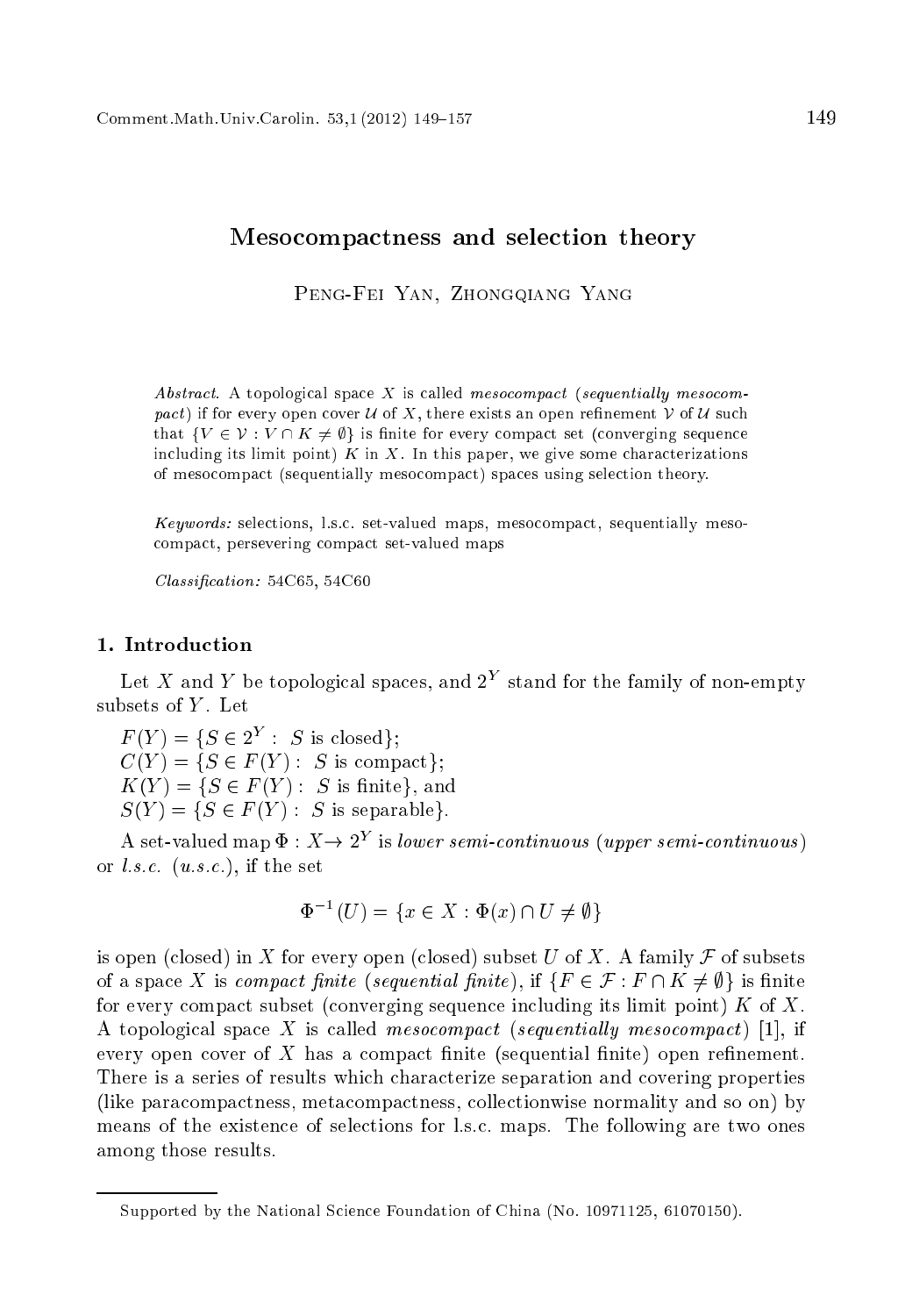**Theorem A** ([4]). For a Hausdorff space X, the following statements are equivalent.

- $(1)$  X is paracompact.
- (2) For every complete metric space Y and l.s.c. set-valued map  $\Phi : X \rightarrow$  $F(Y)$ , there exists an l.s.c. map  $\varphi : X \to C(Y)$  and a u.s.c. map  $\phi : X \to C(Y)$  $C(Y)$  such that  $\varphi(x) \subset \phi(x) \subset \Phi(x)$  for every  $x \in X$ .  $(\varphi, \phi)$  is called a Michael's pair of  $\Phi$ .

**Theorem B** ([2]). For a regular space X, the following statements are equivalent.

- $(1)$  X is metacompact.
- (2) For every complete metric space Y and l.s.c. set-valued map  $\Phi : X \rightarrow$  $F(Y)$ , there exists an l.s.c. map  $\varphi : X \to C(Y)$  such that  $\varphi(x) \subset \Phi(x)$ for every  $x \in X$ .

The first author of the present paper obtained the following result.

**Theorem C** ([8]). For a regular space X, the following conditions are equivalent.

- $(1)$  X is metalindelöf.
- (2) For every complete metric space Y and l.s.c. set-valued map  $\Phi : X \rightarrow$  $F(Y)$ , there exists an l.s.c. map  $\varphi: X \to S(Y)$  such that  $\varphi(x) \subset \Phi(x)$  for every  $x \in X$ .

In the present paper we shall give some characterizations of mesocompactness and sequential mesocompactness which are similar to the theorems above. For convenience, we introduce a new concept. A set-valued map  $\Phi: X \to 2^Y$  is said to be persevering compact (weakly persevering compact), if  $\Phi(K) = \Box \{\Phi(x) : x \in$  $K$  is compact for every compact subset (converging sequence including its limit point)  $K$  of  $X$ .

Throughout this paper, all spaces are assumed to be Hausdorff. Let  $N$  be the set of all natural numbers. All undefined topological concepts are taken in the sense given Engelking [3]. In particular,  $\overline{(\cdot)}$  is the closure operator.

We at first give a lemma.

**Lemma 1.** Let  $X$  be a regular and mesocompact (sequentially mesocompact) space and  $(Y, \rho)$  be a metric space. Then for every l.s.c. map  $\Phi : X \to F(Y)$ , there exist a sequence  $\{V_n = \{V_n^n : \alpha \in A_n\}\}\$  of locally finite open covers of Y, two sequences  $\{\mathcal{W}_n = \{W_\beta^n : \beta \in B_n\}\}$  and  $\{\mathcal{U}_n = \{U_\alpha^n : \alpha \in A_n\}\}\$  of compact (sequential) finite open covers of X, and two sequences  $\{\pi_n : A_{n+1} \to A_n\}$  and  $\{\sigma_n : B_n \to A_n\}$  of maps satisfying the following conditions:

- (a)  $U_{\alpha}^{n-1} = \bigcup_{\beta \in \pi_{n-1}^{-1}(\alpha)} U_{\beta}^n$ ,  $V_{\alpha}^{n-1} = \bigcup_{\beta \in \pi_{n-1}^{-1}(\alpha)} V_{\beta}^n$ ;
- (b)  $U_{\alpha}^n \subset \Phi^{-1}(V_{\alpha}^n);$
- (c)  $W_{\beta}^n \subset \Phi^{-1}(V_{\sigma_n(\beta)}^n), U_{\alpha}^n = \bigcup_{\beta \in \sigma_n^{-1}(\alpha)} W_{\beta}^n,$  $\cdots$   $\cdots$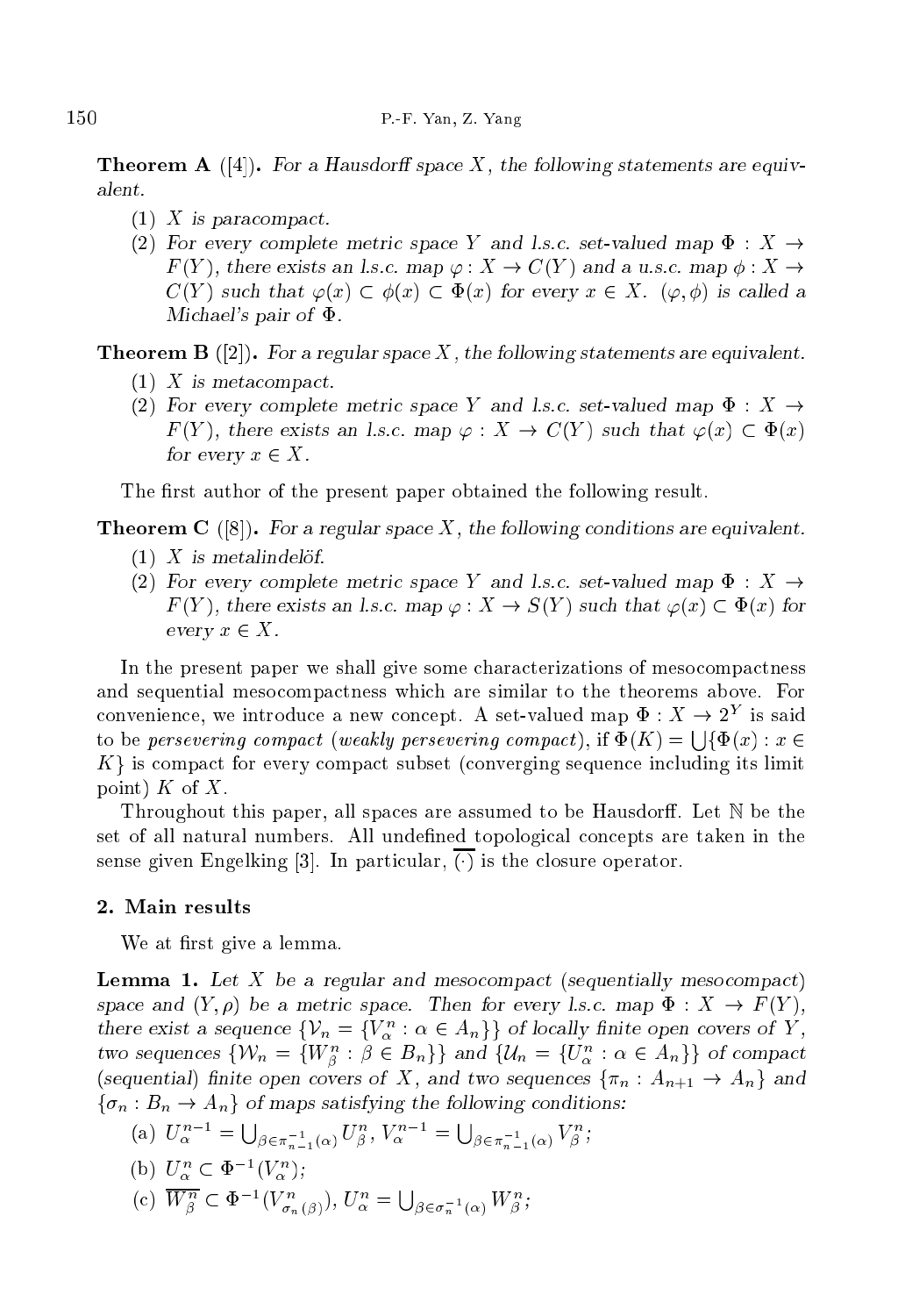(d) diam  $V_{\alpha}^{n} < 2^{-n}$ , where diam  $V_{\alpha}^{n}$  is the diametric of  $V_{\alpha}^{n}$ , for every  $n \in \mathbb{N}$  and  $\alpha \in A_n$ ,  $\beta \in B_n$ .

**PROOF:** For each  $n \in \mathbb{N}$ , let  $\mathcal{V}'_n = \{G^n_\beta : \beta \in \Lambda_n\}$  be a locally finite open cover of Y such that diam  $G_{\alpha}^{n} < 2^{-n}$  for each  $\alpha \in \Lambda_{n}$ . We inductively construct the sequences above.

Since  $\{\Phi^{-1}(G^1_\beta): \beta \in \Lambda_1\}$  is an open cover of X, by regularity and mesocompactness of X, there exists a compact (sequential) finite open cover  $W_1 = \{W_b^1\}$  $b \in B_1$  as its closure refinement (*i.e.*  $\{\overline{W_h^1} : b \in B_1\}$  refines  $\{\Phi^{-1}(G_A^1) : \beta \in \Lambda_1\}$ ). Define  $\sigma_1: B_1 \to \Lambda_1$  to be a refinement map, that is,  $\overline{W_b^1} \subset \Phi^{-1}(G_{\sigma_1(b)}^1)$  for every  $b \in B_1$ . Let  $U^1_{\alpha} = \bigcup_{b \in \sigma_1^{-1}(\alpha)} W_b^1$ ,  $A_1 = \Lambda_1$ ,  $V_{\beta}^1 = G_{\beta}^1$ . Then  $\mathcal{U}_1 = \{U_{\alpha}^{(1)} : \alpha \in A_1\}$ ,  $V_1 = \{V_\alpha^1 : \alpha \in A_1\}, W_1$  and  $\sigma_1$  satisfy the conditions (a)-(d) for  $n = 1$ .

For each  $(\alpha, \beta) \in A_1 \times \Lambda_2$ , take  $V_{(\alpha, \beta)}^2 = V_{\alpha}^1 \cap G_{\beta}^2$ . Then  $V_{\alpha}^2 = \{V_{(\alpha, \beta)}^2 : \beta \in \Lambda_2\}$ is an open cover of  $V_\alpha^1$ . For each  $b \in \sigma_1^{-1}(\alpha)$ ,  $\Phi^{-1}(\mathcal{V}_\alpha^2)$  covers  $\overline{W_b^1}$ . Therefore there exists a compact (sequential) finite open cover  $\mathcal{W}'_{(\alpha,b)} = \{W'_{(\alpha,b,\delta)} : \delta \in B^2_{(\alpha,b)}\}\$ of  $\overline{W_b^1}$  which is a closure refinement of  $\Phi^{-1}(\mathcal{V}_\alpha^2)$ . Let  $\sigma^2_{(\alpha,b)} : B^2_{(\alpha,b)} \to {\alpha} \times \Lambda_2$ be a corresponding refinement map. Then  $W_{(\alpha,b)} = \{W_{(\alpha,b,\delta)}^{\gamma} \cap W_b^1 : \delta \in B_{(\alpha,b)}^2\}$ <br>is an open cover of  $W_b^1$  satisfying  $\overline{W'_{(\alpha,b,\delta)} \cap W_b^1} \subset \Phi^{-1}(V_{\sigma_{(\alpha,b)}^2(\delta)}^2)$ . Let  $A_2 =$  $A_1 \times \Lambda_2, B_2 = \bigcup \{ B^2_{(\alpha, b)} : \alpha \in A_1, b \in \sigma_1^{-1}(\alpha) \},\$  where we may think that  $\{ B^2_{(\alpha, b)} \}$ is pair-disjoint. Define  $\sigma_2: B_2 \to A_2$  by  $\sigma_2 \mid B^2_{(\alpha,b)} = \sigma^2_{(\alpha,b)}$ . Define  $\pi_1: A_2 \to A_1$ to be the projection to the first factor. For every  $\delta \in B_2$ , there exists an unique pair  $(\alpha, b) \in A_1 \times B_1$  such that  $\delta \in B^2_{(\alpha, b)}$ . Let

$$
W_{\delta}^2 = W'_{(\alpha, b, \delta)} \cap W_b^1
$$

For each  $\gamma = (\alpha, \beta) \in A_2$ , let

$$
U_{\gamma}^2 = \bigcup \{W_{\delta}^2 : \sigma_2(\delta) = \gamma\}.
$$

Then we may define families of open sets in X and Y, respectively, as follows

$$
\mathcal{W}_2 = \{W_\delta^2 : \delta \in B_2\},\
$$
  
\n
$$
\mathcal{U}_2 = \{U_\gamma^2 : \gamma \in A_2\}
$$
 and  
\n
$$
\mathcal{V}_2 = \{V_\gamma^2 : \gamma \in A_2\}.
$$

It is not hard to verify that  $\mathcal{U}_2$ ,  $\mathcal{V}_2$ ,  $\mathcal{W}_2$ ,  $\pi_1$  and  $\sigma_2$  satisfy the conditions (a)-(d) for  $n=2$ .

Repeating the process above, we can obtain the sequences of covers and maps required.  $\Box$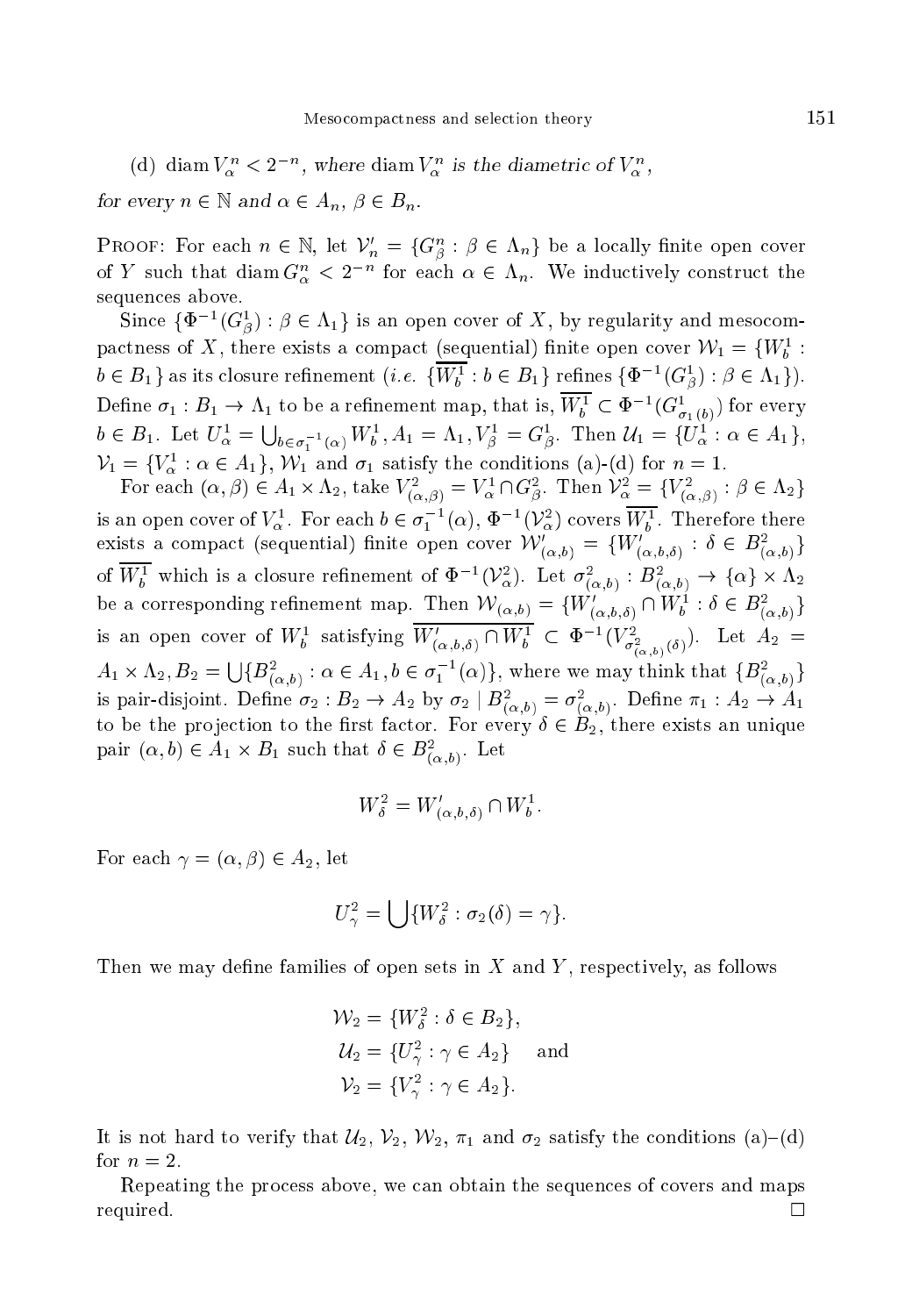For a metric space  $(Y, \rho)$ , we may define the *Hausdorff metric*  $\rho_H(E, F)$  between two compact sets  $E, F$  in Y as follows:

$$
\rho_H(E, F) = \inf \{ r > 0 : E \subset O_r(F) \text{ and } F \subset O_r(E) \},
$$

where  $O_r(E) = \{y \in Y : \rho(x, y) < r \text{ for some } x \in E\}$ . In [7], the following lemma was proved:

**Lemma 2.** Let X be a topological space and  $(Y, \rho)$  be a complete metric space. For each  $i \in \mathbb{N}$ ,  $\Phi_i : X \to C(Y)$  is an l.s.c. map which satisfies that  $\rho_H(\Phi_i(x), \Phi_{i+1}(x)) < 2^{-i}$  for every  $x \in X$ . Define  $\Phi : X \to 2^Y$  by  $\Phi(x) =$  $\{\lim y_i : y_i \in \Phi_i(x), \rho(y_i, y_{i+1}) \leq 2^{-i}\}.$  Then  $\Phi(x) \in C(Y)$  for every  $x \in X$  and  $\Phi: X \to C(Y)$  is l.s.c.

Using those lemmas, we show the following result.

**Theorem 1.** For a regular space  $X$ , the following statements are equivalent.

- (1) X is (sequentially) mesocompact.
- (2) For every complete metric space  $(Y, \rho)$  and l.s.c. set-valued map  $\Phi : X \to Y$  $F(Y)$ , there exists an l.s.c. map  $\varphi : X \to C(Y)$  such that  $\varphi(x) \subset \Phi(x)$ for every  $x \in X$  and  $\varphi(K)$  is compact for every compact set (converging sequence including its limit point)  $K$  of  $X$ .

PROOF: We only prove the result for mesocompactness.

 $(1) \Rightarrow (2)$ . Let  $(Y, \rho)$  be a complete metric space and  $\Phi : X \to F(Y)$  an l.s.c. map. Using Lemma 1, there exist some sequen
es satisfying the onditions in Lemma 1 and we use the same symbols to denote them as in Lemma 1. For every  $\alpha \in A_n$ , take  $y_\alpha \in V_\alpha^n$ . Let  $\varphi_n(x) = \{y_\alpha : x \in U_\alpha^n, \alpha \in A_n\}$ . Then  $\varphi_n(x) \in K(Y)$ and, by the definition of  $\varphi_n$ ,  $\varphi_n^{-1}(y)$  is open in X for every  $y \in Y$ . Therefore,  $\varphi_n: X \to K(Y)$  is l.s.c.

We shall prove the following:

(i)  $\rho_H(\varphi_{n+1}(x), \varphi_n(x)) < 2^{-n}$  for every  $x \in X$ . In fact, for every  $y_\alpha \in \varphi_{n+1}(x)$ , we have  $x \in U^{n+1}_{\alpha} \subset U^{n}_{\pi_n(\alpha)}$ . Thus  $y_{\pi_n(\alpha)} \in \varphi_n(x)$ . It follows that  $\rho(y_\alpha, \varphi_n(x)) \leq$  $\rho(y_\alpha, y_{\pi_n(\alpha)}) \leq \text{diam } V^n_{\pi_n(\alpha)} < 2^{-n}$ . Therefore,  $\varphi_{n+1}(x) \subset O_{2^{-n}}(\varphi_n(x))$ . Similarly,  $\varphi_n(x) \subset O_{2^{-n}}(\varphi_{n+1}(x)).$ 

(ii)  $\varphi_n(x) \subset O_{2^{-n}}(\Phi(x))$ . In fact, let  $y_\alpha \in \varphi_n(x)$ . Then  $x \in U_\alpha^n \subset \Phi^{-1}(V_\alpha^n)$ . Hence  $\Phi(x) \cap V_\alpha^n \neq \emptyset$ . Pick  $y \in \Phi(x) \cap V_\alpha^n$ . Then  $\rho(y_\alpha, \Phi(x)) \leq \rho(y_\alpha, y) \leq$ diam  $V_{\alpha}^{n} < 2^{-n}$ . It follows that  $\varphi_{n}(x) \subset O_{2^{-n}}(\Phi(x))$ .

Define  $\varphi: X \to 2^Y$  as follows:

$$
\varphi(x) = \{ \lim y_i : y_i \in \varphi_i(x), \ \rho(y_i, y_{i+1}) \le 2^{-i} \}.
$$

By Lemma 2,  $\varphi : X \to C(Y)$  is l.s.c. From (ii) and the closedness of  $\Phi(x)$  it follows that  $\varphi(x) \subset \Phi(x)$ . It remains to prove that  $\overline{\varphi(K)}$  is compact for each compact subset  $K$  of  $X$ .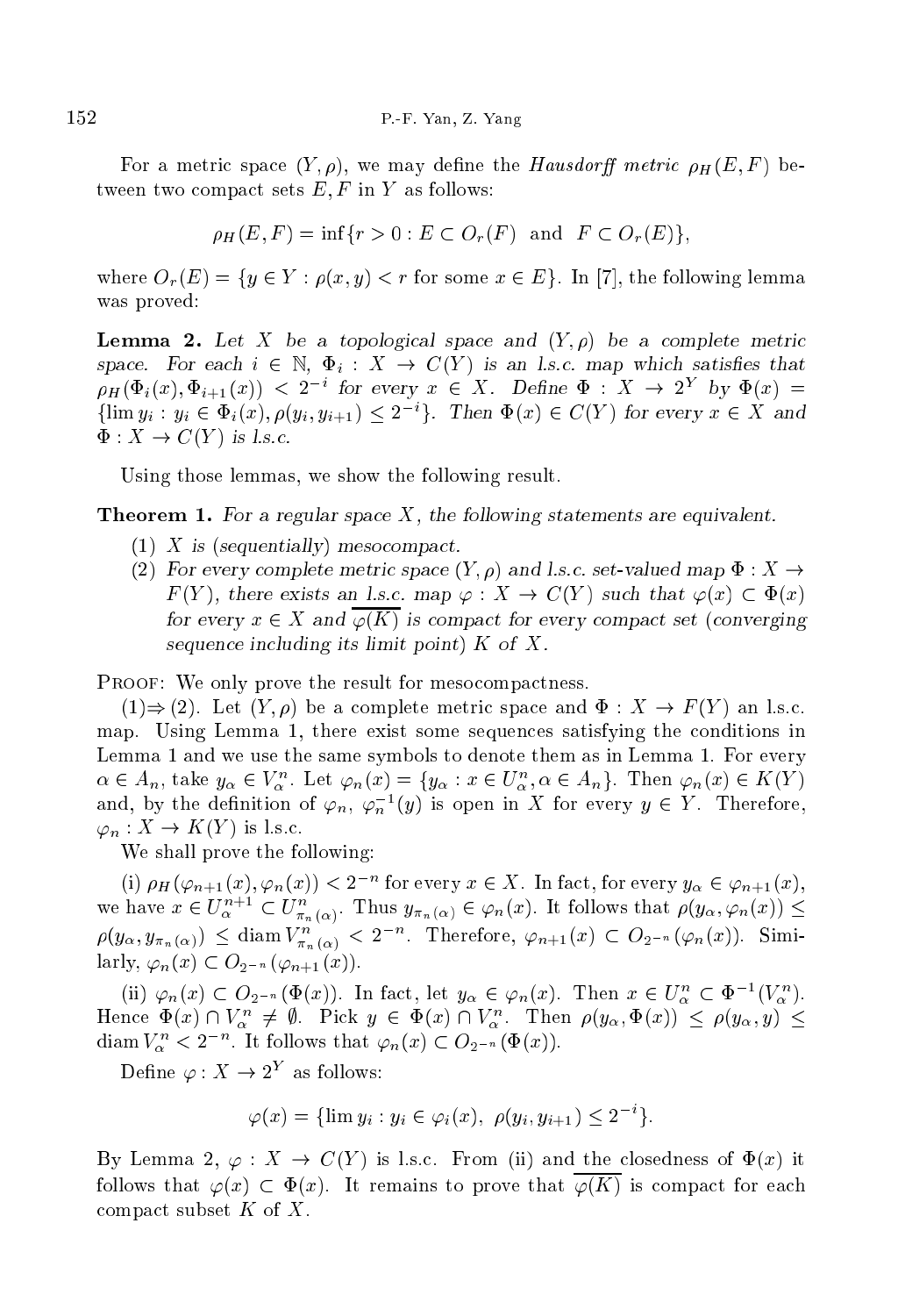Let K be a compact subset of X. For each  $n \in \mathbb{N}$ , since  $\mathcal{U}_n$  is compact finite,  $\varphi_n(K)$  is finite subset of Y. Note that the Hausdorff metric  $\rho_H$  on  $C(Y)$  is complete, see [5]. It follows from  $\rho_H(\varphi_{n+1}(K), \varphi_n(K)) < 2^{-n}$  that the sequence  $\{\varphi_n(K)\}\$ is a Cauchy sequence in this complete metric space  $(C(Y), \rho_H)$ . Hence this sequence converges to a compact subset of Y which contains  $\varphi(K)$ . Therefore,  $\varphi(K)$  is compact.

 $(2) \Rightarrow (1)$ . Let  $\mathcal{U} = \{U_{\alpha} : \alpha \in \Lambda\}$  be an open cover of X. Let  $Y = \Lambda$  be a discrete metric space. Then Y is complete. Define  $\Phi: X \to F(Y)$  by  $\Phi(x) = {\alpha : x \in U_{\alpha}}$ .  $\Phi$  is l.s.c. since  $\Phi^{-1}(\alpha) = U_{\alpha}$ . By (2), there exists an l.s.c. map  $\varphi: X \to C(Y)$ such that  $\varphi(x) \subset \Phi(x)$  for each  $x \in X$  and  $\overline{\varphi(K)}$  is compact for each compact subset K of X. Let K be a compact subset of X. Then  $K \cap \varphi^{-1}(\alpha) \neq \emptyset$  if and only if  $\alpha \in \varphi(K)$ . Since  $\overline{\varphi(K)}$  is compact in the discrete metric space Y, it is finite and hence so is  $\varphi(K)$ . It follows that  $\{\varphi^{-1}(\alpha) : \alpha \in Y\}$  is compact finite open refinement of  $U$ . This shows that X is mesocompact.  $\Box$ 

Since the u.s.c. selection  $\phi$  in Michael's pair is persevering compact, a natural problem is if (sequentially) mesocompactness can be characterized by replacing the u.s.c. selection with (weakly) persevering compact selection in Theorem A. The next theorem shows that one implication is true.

**Theorem 2.** A topological space X is mesocompact (sequentially mesocompact) if, for every complete metric space Y and l.s.c. set-valued map  $\Phi: X \to F(Y)$ , there exist an l.s.c. map  $\varphi : X \to C(Y)$  and a persevering compact (weakly persevering compact) map  $\phi: X \to C(Y)$  such that  $\varphi(x) \subset \phi(x) \subset \Phi(x)$  for every  $x \in X$ .

**PROOF:** Let  $\mathcal{U} = \{U_{\alpha} : \alpha \in \Lambda\}$  be an open cover of X. Let  $Y = \Lambda$  be equipped with the discrete metric. Then Y is complete. Define  $\Phi: X \to F(Y)$  by  $\Phi(x) =$  $\{\alpha : x \in U_\alpha\}$ .  $\Phi$  is l.s.c. since  $\Phi^{-1}(\alpha) = U_\alpha$ . Thus, there exist an l.s.c. map  $\varphi: X \to C(Y)$  and a persevering compact (weakly persevering compact) map  $\phi: X \to C(Y)$  such that  $\varphi(x) \subset \phi(x) \subset \Phi(x)$  for each  $x \in X$ . Note that  $K \cap \phi^{-1}(\alpha) \neq \emptyset$  if and only if  $\alpha \in \phi(K)$  for each compact (converging sequence including its limit) K of X. It follows from  $\phi(K)$  being finite that  $\phi^{-1}(\alpha)$ :  $\alpha \in Y$  is compact finite (sequential finite). For each  $\alpha \in \Lambda$ ,  $\varphi^{-1}(\alpha) \subset \varphi^{-1}(\alpha)$ . Thus  $\{\varphi^{-1}(\alpha) : \alpha \in \Lambda\}$  is compact finite (sequential finite) open refinement of U. Therefore,  $X$  is mesocompact (sequentially mesocompact).  $\Box$ 

Moreover, for sequentially mesocompact spaces, we may show that another implication is also true for every normal space. To this end, we need three lemmas.

**Lemma 3.** Let  $X$  be a normal and sequentially mesocompact space. Then, for every open cover  $\mathcal{U} = \{U_{\alpha} : \alpha \in A\}$  of X, there exists an open cover  $\mathcal{V} = \{V_{\alpha} : \alpha \in A\}$  $\alpha \in A$  such that  $\{\overline{V}_{\alpha} : \alpha \in A\}$  is sequential finite and  $\overline{V}_{\alpha} \subset U_{\alpha}$  for each  $\alpha \in A$ .

**PROOF:** Without loss of generality, we can suppose that  $\mathcal U$  is sequential finite. It follows from [3, Theorem 1.5.18] that there exists an open cover  $V = \{V_{\alpha} : \alpha \in A\}$ such that  $\overline{V}_{\alpha} \subset U_{\alpha}$ . Then V satisfies the conditions.  $\Box$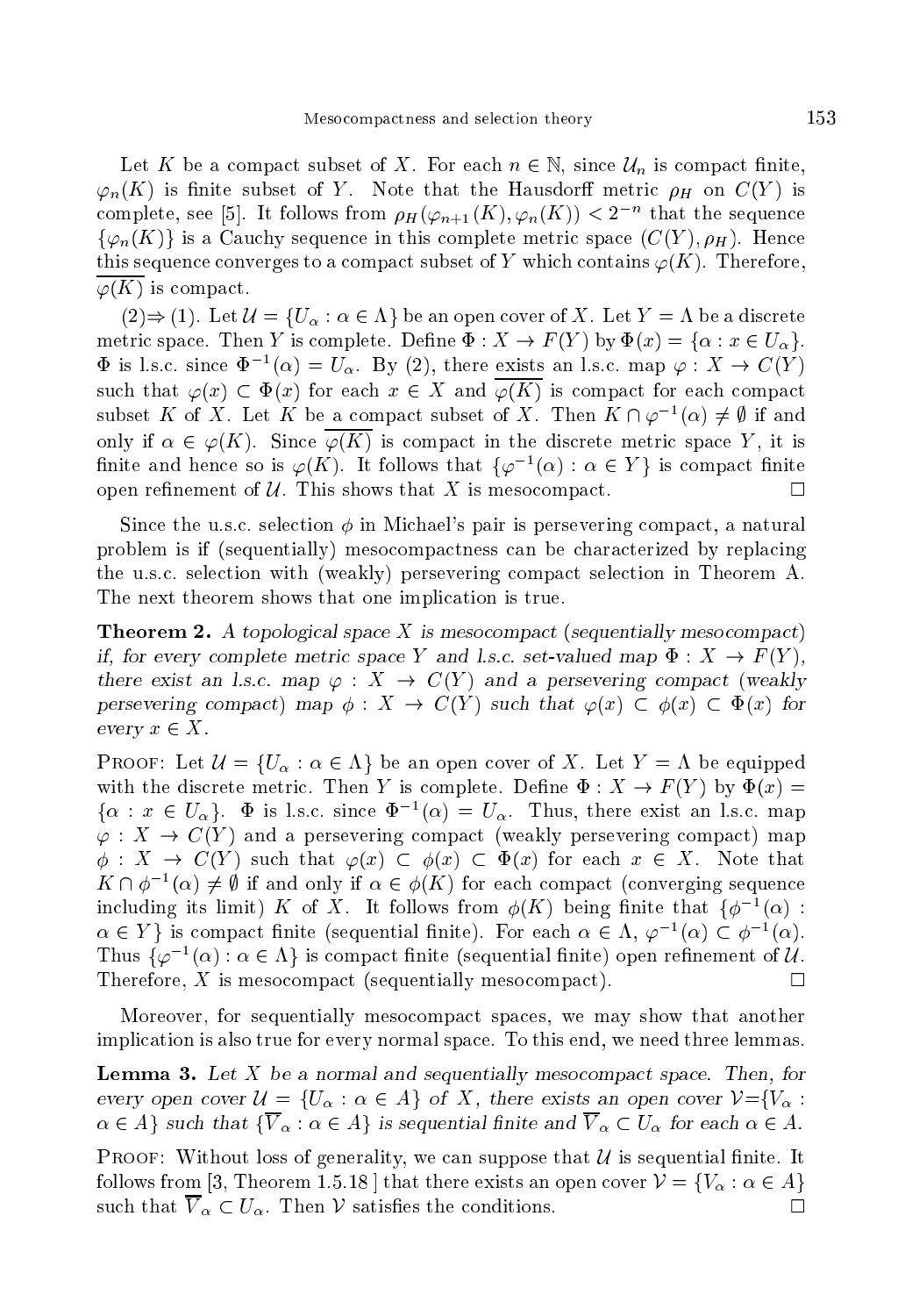**Lemma 4.** Let X be a topological space and  $(Y, \rho)$  be a complete metric space. For each  $i \in \mathbb{N}$ ,  $\Phi_i : X \to K(Y)$  is a weakly persevering compact map satisfying the following conditions:

- (a)  $\Phi_i^{-1}(y) = \Phi_i^{-1}(\{y\})$  is closed for each  $y \in Y$  and  $i \in \mathbb{N}$ ;
- (b)  $\Phi_{i+1}(x) \subset O_{2^{-i}}(\Phi_i(x))$  for each  $x \in X$  and  $i \in \mathbb{N}$ .

Define  $\Phi: X \to 2^Y$  by

$$
\Phi(x) = \{ \lim y_i : y_i \in \Phi_i(x), \ \rho(y_i, y_{i+1}) \le 2^{-i} \}.
$$

Then  $\Phi$  is weakly persevering compact.

PROOF: By the finiteness of  $\Phi_i(x)$  and the completeness of  $(Y, \rho)$ ,  $\Phi(x)$  is nonempty for every  $x \in X$ .

Let  $L = \{x_n : n \in \mathbb{N}\} \cup \{x\}$  be a converging sequence  $\{x_n, n \in \mathbb{N}\}\$  with its limit x in X. Denote  $Z = \prod_{i\in\mathbb{N}} \Phi_i(L)$  with the product topology. Then Z is compact and metrizable as a ountable produ
t of ompa
t metri spa
es. Let

$$
Z_0 = \{r = (y_1, y_2, \dots, y_i, \dots) : \exists l \in L \text{ such that}
$$

$$
y_i \in \Phi_i(l) \text{ and } \rho(y_i, y_{i+1}) \le 2^{-i}
$$

g:

Define  $f: Z_0 \to Y$  by  $f(y_1, y_2, \ldots, y_i, \ldots) = \lim y_i$ . Trivially,  $f(Z_0) = \Phi(L)$ . We shall show that  $Z_0$  is compact and  $f$  is continuous.

First we show that f is continuous. To this end, pick a sequence  $\{r_n\}$  of elements of  $Z_0$  which converges to some  $r \in Z_0$ . Let  $r_n = (y_1^n, y_2^n, \dots)$  and  $r = (y'_1, y'_2, \dots) \in Z_0$ . We prove that  $f(r_n) \to f(r)$ . Suppose  $\lim_{i \to \infty} y_i^n = y_n$ and  $\lim_{i\to\infty}y'_i = y$ . For  $\varepsilon > 0$ , take  $i_0 \in \mathbb{N}$  such that  $2^{-i_0+1} < \varepsilon/3$ . Then  $\rho(y_{i_0}^n,y_n)<\varepsilon/3$  and  $\rho(y_{i_0}',y)<\varepsilon/3$ . For  $i_0,$  take  $n_0\in\mathbb N$  such that  $\rho(y_{i_0}^n,y_{i_0}')<\varepsilon/3$ if  $n > n_0$ . Therefore,

$$
\rho(y_n, y) \le \rho(y_n, y_{i_0}^n) + \rho(y_{i_0}^n, y_{i_0}') + \rho(y_{i_0}', y) < \varepsilon
$$

for  $n > n_0$ . It follows that f is continuous.

To show that  $Z_0$  is compact, we can take a sequence  $\{r_n\}$  in  $Z_0$  which converges to r in Z, where  $r_n = (y_1^n, y_2^n, \dots)$  and  $r = (y_1, y_2, \dots) \in Z$ . We shall prove that  $r \in Z_0$ , which implies that  $Z_0$  is compact. At first, it is easy to see that  $\rho(y_i, y_{i+1}) \leq 2^{-i}$  for each  $i \in \mathbb{N}$ . We only need to prove that there exists  $l_0 \in L$ such that  $y_i \in \Phi_i(l_0)$  for each  $i \in \mathbb{N}$ . By the definition of  $L_0$ , for every n, there exists  $l_n \in L$  such that  $y_i^n \in \Phi_i(l_n)$ . Then  $\{l_n\}$  has a subsequence converging to some point  $l_0 \in L$ . Without loss of generality, we can suppose that  $\{l_n\}$  converges to  $l_0$ . For every i and m, we have  $y_i^n \to y_i, y_i^n \in \Phi_i(l_n)$  and  $\Phi_i(\{l_n : n \in \mathbb{N} \text{ and } n >$  $m\cup\{l_0\}$  is compact. It follows that  $y_i \in \Phi_i(\{l_n : n \in \mathbb{N} \text{ and } n > m\} \cup \{l_0\})$ . This implies that  $y_i \in \Phi_i(l_0)$  or there are infinitely many  $n \in \mathbb{N}$  satisfying  $y_i \in \Phi_i(l_n)$ . In the second case, there exists infinitely many  $n \in \mathbb{N}$  such that  $l_n \in \Phi_i^{-1}(y_i)$ . Thus,  $l_0 \in \Phi_i^{-1}(y_i)$  since  $\Phi_i^{-1}(y_i)$  is closed. Therefore, we have also  $y_i \in \Phi_i(l_0)$ .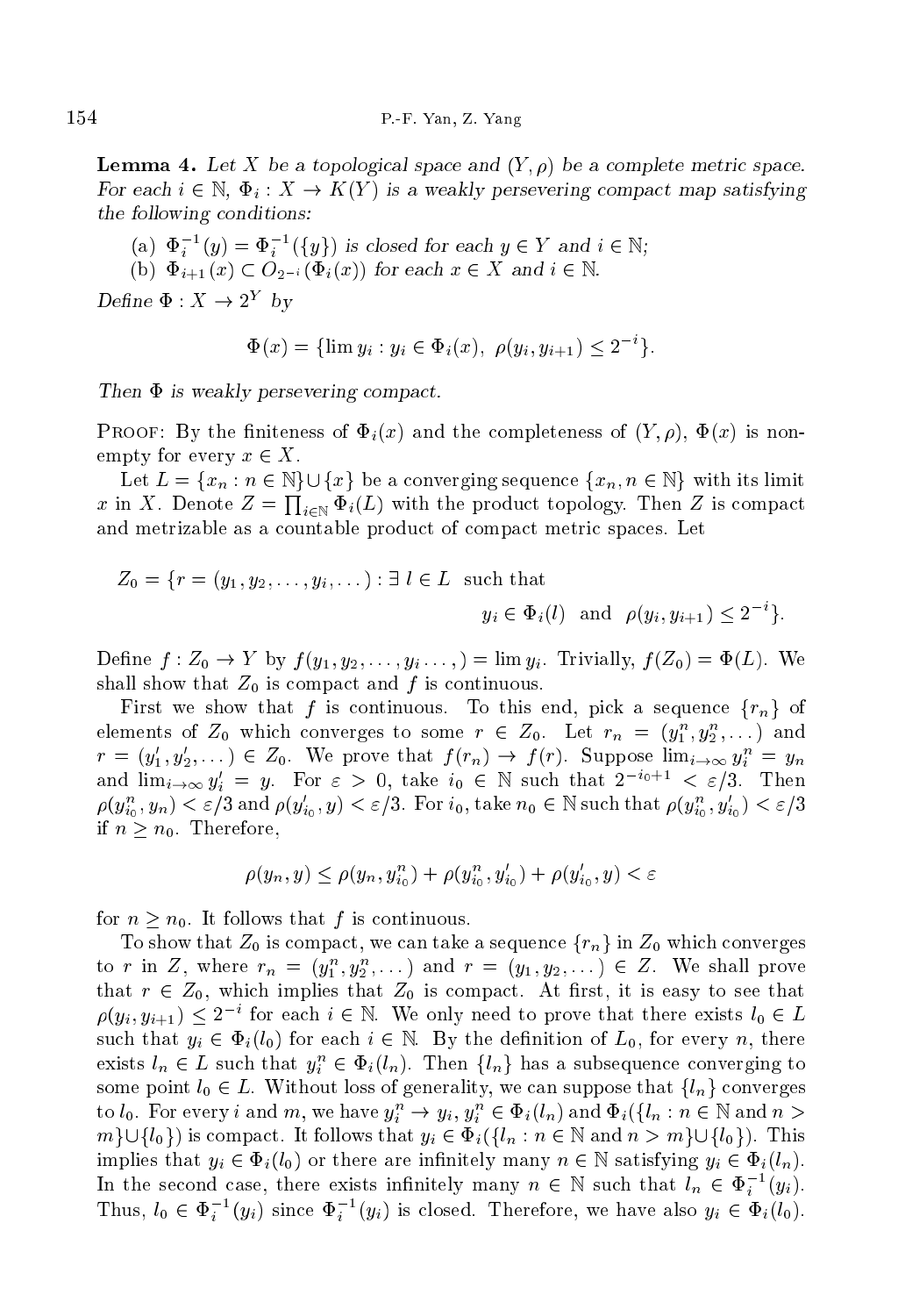This means that  $y_i \in \Phi_i(l_0)$  for any  $i \in \mathbb{N}$ , and hence  $r \in Z_0$ . Therefore  $Z_0$  is compact and hence  $\Phi(L) = f(Z_0)$  is compact. П

The following lemma is similar to Lemma 1 with a simpler proof than that of Lemma 1.

**Lemma 5.** Let X be a normal and sequentially mesocompact space and  $(Y, \rho)$ be a complete metric space. Then for every l.s.c. map  $\Phi: X \to F(Y)$ , there exist: a sequence  $\{\mathcal{U}_n = \{U_\alpha : \alpha \in A_n\}\}\$  of open covers of X with  $\{\overline{U}_\alpha : \alpha \in A_n\}\$  being sequentially finite for each  $n \in \mathbb{N}$ , a sequence  $\{V_n = \{V_\alpha : \alpha \in A_n\}\}\$  of locally finite open covers of Y and a sequence  $\{\pi_n : A_{n+1} \to A_n\}$  of maps such that, for each  $\alpha \in A_n$  and  $n \in \mathbb{N}$ ,

- (a)  $U_{\alpha} = \bigcup_{\beta \in \pi_n^{-1}(\alpha)} U_{\beta}, V_{\alpha} = \bigcup_{\beta \in \pi_n^{-1}(\alpha)} V_{\beta};$ (b)  $\overline{U}_{\alpha} \subset \Phi^{-1}(V_{\alpha})$ , and
- 
- (c) diam  $V_{\alpha} < 2^{-n}$ .

**PROOF:** For each  $n \in \mathbb{N}$ , let  $\mathcal{W}_n = \{W_\alpha : \alpha \in \Lambda_n\}$  be a locally finite open cover of Y such that diam  $W_{\alpha} < 2^{-n}$  for each  $\alpha \in \Lambda_n$ . We inductively construct the sequences above.

Since  $\{\Phi^{-1}(W_\alpha): \alpha \in \Lambda_1\}$  is an open cover of X, by Lemma 3, there exists an open cover  $\mathcal{U}_1 = \{U_\alpha : \alpha \in \Lambda_1\}$  of X such that  $\{\overline{U}_\alpha : \alpha \in \Lambda_1\}$  is sequentially finite and  $\overline{U}_{\alpha} \subset \Phi^{-1}(W_{\alpha})$  for each  $\alpha \in \Lambda_1$ . Let  $A_1 = \Lambda_1$ ,  $V_{\alpha} = W_{\alpha}$  for each  $\alpha \in A_1$ .

Denote  $\mathcal{W}_{\alpha} = \{V_{\alpha} \cap W_{\beta} : \beta \in \Lambda_2\}$  for each  $\alpha \in A_1$ . Then  $\Phi^{-1}(\mathcal{W}_{\alpha})$  is an open cover of  $\overline{U}_{\alpha}$ . In the subspace  $\overline{U}_{\alpha}$ , by Lemma 3, there exists an open refinement  $\{U'_{(\alpha,\beta)} : \beta \in \Lambda_2\}$  of  $\Phi^{-1}(\mathcal{W}_\alpha)$  such that  $\{\overline{U'_{(\alpha,\beta)}} : \beta \in \Lambda_2\}$  is sequentially finite<br>and  $\overline{U'_{(\alpha,\beta)}} \subset \Phi^{-1}(V_\alpha \cap W_\beta)$  for each  $\beta \in \Lambda_2$ . Let  $U_{(\alpha,\beta)} = U'_{(\alpha,\beta)} \cap U_\alpha$ ,  $V_{(\alpha,\beta)} =$  $V_{\alpha} \cap W_{\beta}, A_2 = A_1 \times \Lambda_2, U_2 = \{U_{(\alpha,\beta)} : (\alpha,\beta) \in A_2\}, V_2 = \{V_{(\alpha,\beta)} : (\alpha,\beta) \in A_2\},$ let  $\pi_1 : A_2 \to A_1$  be the project map. Note that  $U_{(\alpha,\beta)}$  is open in X. Moreover, trivially, they satisfy (a)–(c) for  $n = 2$ .

Repeating the process above, we can obtain the required sequences.

 $\Box$ 

We are in a position now to prove the following theorem.

## **Theorem 3.** For a normal space  $X$ , the following conditions are equivalent.

- $(1)$  X is sequentially mesocompact.
- (2) For every complete metric space  $(Y, \rho)$  and l.s.c. set-valued map  $\Phi : X \to$  $F(Y)$ , there exist an l.s.c. map  $\varphi: X \to C(Y)$  and a weakly persevering compact map  $\phi: X \to C(Y)$  such that  $\varphi(x) \subset \phi(x) \subset \Phi(x)$  for every  $x \in X$ .

PROOF:  $(1) \Rightarrow (2)$ . Let  $\mathcal{U}_n$  and  $\mathcal{V}_n$  be the sequence of covers such as in Lemma 5. For every  $\alpha \in A_n$ , take  $y_\alpha \in V_\alpha$ . Define  $\varphi_n(x) = \{y_\alpha : x \in U_\alpha, \alpha \in A_n\}$  and  $\phi_n(x) = \{y_\alpha : x \in \overline{U}_\alpha, \alpha \in A_n\}.$  Then  $\phi_n : X \to K(Y), \varphi_n : X \to K(Y).$ Moreover, from the definitions of  $\phi_n$  and  $\varphi_n$  it follows that  $\varphi_n^{-1}(y)$  is open and  $\phi_n^{-1}(y)$  is closed in X for every  $y \in Y$ . Therefore,  $\varphi_n$  is l.s.c. and  $\phi_n^{-1}(y)$  is closed for every  $y \in Y$ . We show that  $\phi_n$  is weakly persevering compact. In fact, for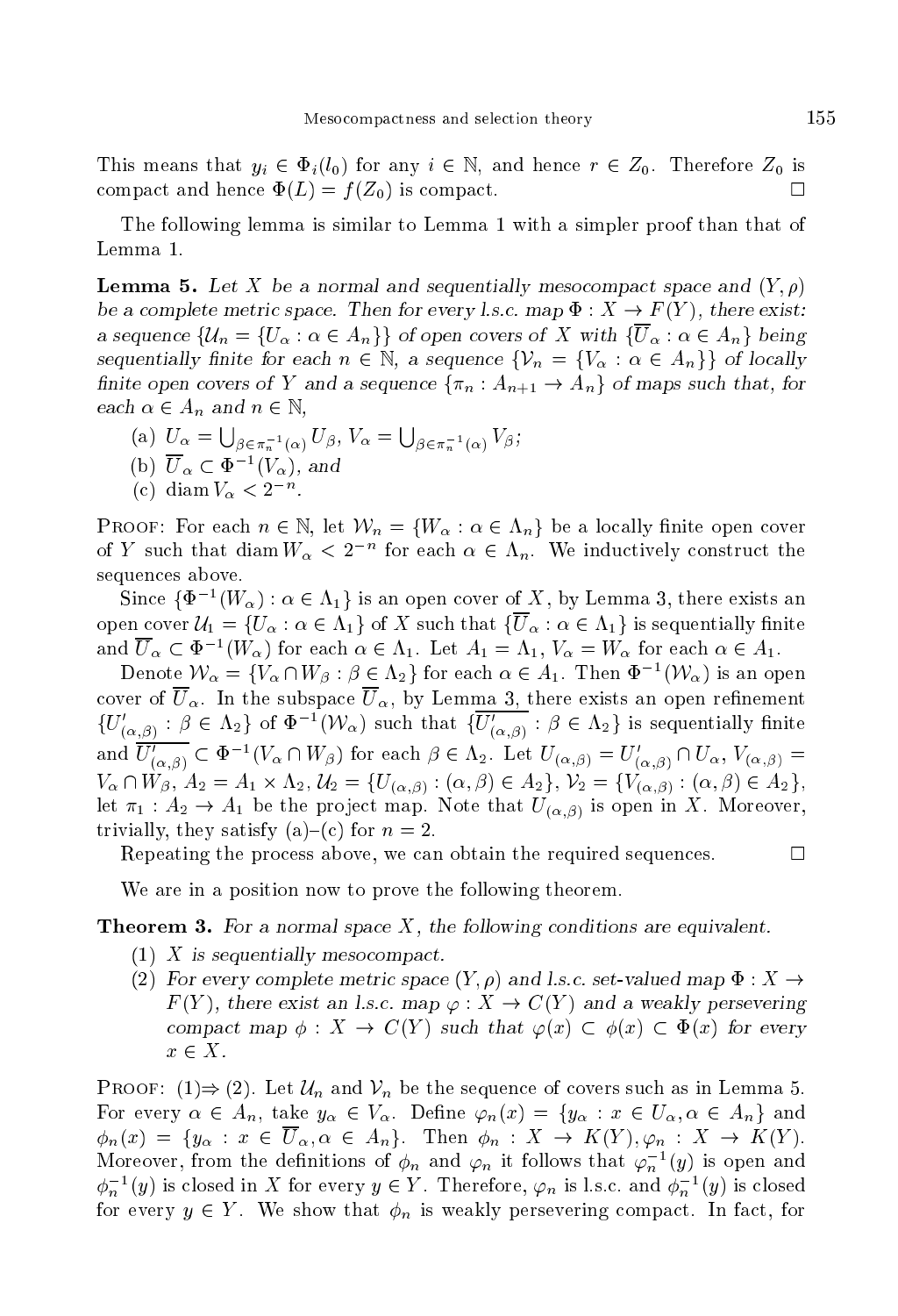every converging sequence L of X,  $y_{\alpha} \in \phi_n(L)$  if and only if  $\overline{U}_{\alpha} \cap L \neq \emptyset$ . Thus  $\phi_n(L)$  is finite and hence  $\phi_n$  is weakly persevering compact.

For every  $x \in X$  and  $n \in \mathbb{N}$ , we shall prove the following:

(i)  $\rho_H(\varphi_{n+1}(x), \varphi_n(x)) < 2^{-n}$ . In fact, let  $y_\alpha \in \varphi_{n+1}(x)$ , then  $x \in U_\alpha$  $U_{\pi_n(\alpha)}$ . Thus  $y_{\pi_n(\alpha)} \in \varphi_n(x)$ , and  $\rho(y_\alpha, \varphi_n(x)) \leq \rho(y_\alpha, y_{\pi_n(\alpha)}) \leq \text{diam } V_{\pi_n(\alpha)}$  $2^{-n}$ . Therefore  $\varphi_{n+1}(x) \subset O_{2^{-n}}(\varphi_n(x))$ . Similarly,  $\varphi_n(x) \subset O_{2^{-n}}(\varphi_{n+1}(x))$ .

(ii)  $\phi_{n+1}(x) \subset O_{2^{-n}}(\phi_n(x))$ . Indeed, for every  $y_\alpha \in \phi_{n+1}(x)$ , we have  $x \in$  $\overline{U}_{\alpha} \subset \overline{U}_{\pi_n(\alpha)}$  and hence  $y_{\pi_n(\alpha)} \in \phi_n(x)$ . Thus  $\rho(y_\alpha, \phi_n(x)) \leq \rho(y_\alpha, y_{\pi_n(\alpha)}) \leq$ diam  $V_{\pi_n(\alpha)} < 2^{-n}$ . Therefore,  $\phi_{n+1}(x) \subset O_{2^{-n}}(\varphi_n(x))$ .

(iii)  $\varphi_n(x) \subset O_{2^{-n}}(\Phi(x))$  and  $\phi_n(x) \subset O_{2^{-n}}(\Phi(x))$ . We only prove the second statement. For every  $y_\alpha \in \phi_n(x), x \in U_\alpha \subset \Phi^{-1}(V_\alpha)$ . It follows that  $\Phi(x) \cap V_\alpha \neq$  $\emptyset$ . Pick  $y \in \Phi(x) \cap V_\alpha$ . Then  $\rho(y_\alpha, \Phi(x)) \leq \rho(y_\alpha, y) \leq \text{diam } V_\alpha < 2^{-n}$  and hence  $\phi_n(x) \subset O_{2^{-n}}(\Phi(x)).$ 

Now we define  $\varphi: X \to 2^Y$  and  $\phi: X \to 2^Y$  as follows:

$$
\varphi(x) = \{ \lim y_i : y_i \in \varphi_i(x), \rho(y_i, y_{i+1}) \le 2^{-i} \} \quad \text{and}
$$
  

$$
\phi(x) = \{ \lim y_i : y_i \in \phi_i(x), \rho(y_i, y_{i+1}) \le 2^{-i} \}.
$$

By Lemmas 2 and 4,  $\varphi : X \to C(Y)$  is l.s.c. and  $\phi : X \to C(Y)$  is weakly persevering compact. Moreover,  $\varphi(x) \subset \phi(x) \subset \Phi(x)$  from (iii). Therefore,  $\varphi$  and  $\phi$  satisfy the conditions in (2).

 $(2) \Rightarrow (1)$  By Theorem 2.

The following problems remain open.

Question 1. Is there an analogue of Theorem 3 for mesocompact spaces?

Question 2. Can the normality of X in Theorem 3 be weakened to the regularity?

Acknowledgment. The authors would like to express their sincere thanks to the referee for his or her valuable omments and suggestions.

- [1] Boone J.R., Some characterization of paracompactness in  $\chi$ -space, Fund. Math. 72 (1971),  $145{-}155.$
- [2] Choban M., Many-valued mappings and Borel sets, II, Trans. Moscow Math. Soc. 23  $(1970), 286{-}310.$
- [3] Engelking R., *General Topology*, Revised and completed edition, Heldermann, Berlin, 1989.
- [4] Michael E., A theorem on semicontinuous set-valued funtions, Duke Math. 26 (1956),  $647{-}652.$
- [5] Michael E., Topologies on spaces of subsets, Trans. Amer. Math. Soc. 71 (1951), 152-182.
- [6] Miyazaki K., Characterizations of paracompact-like properties by means of set-valued semicontinuous selections, Proc. Amer. Math. Soc. 129 (2001), 2777-2782.